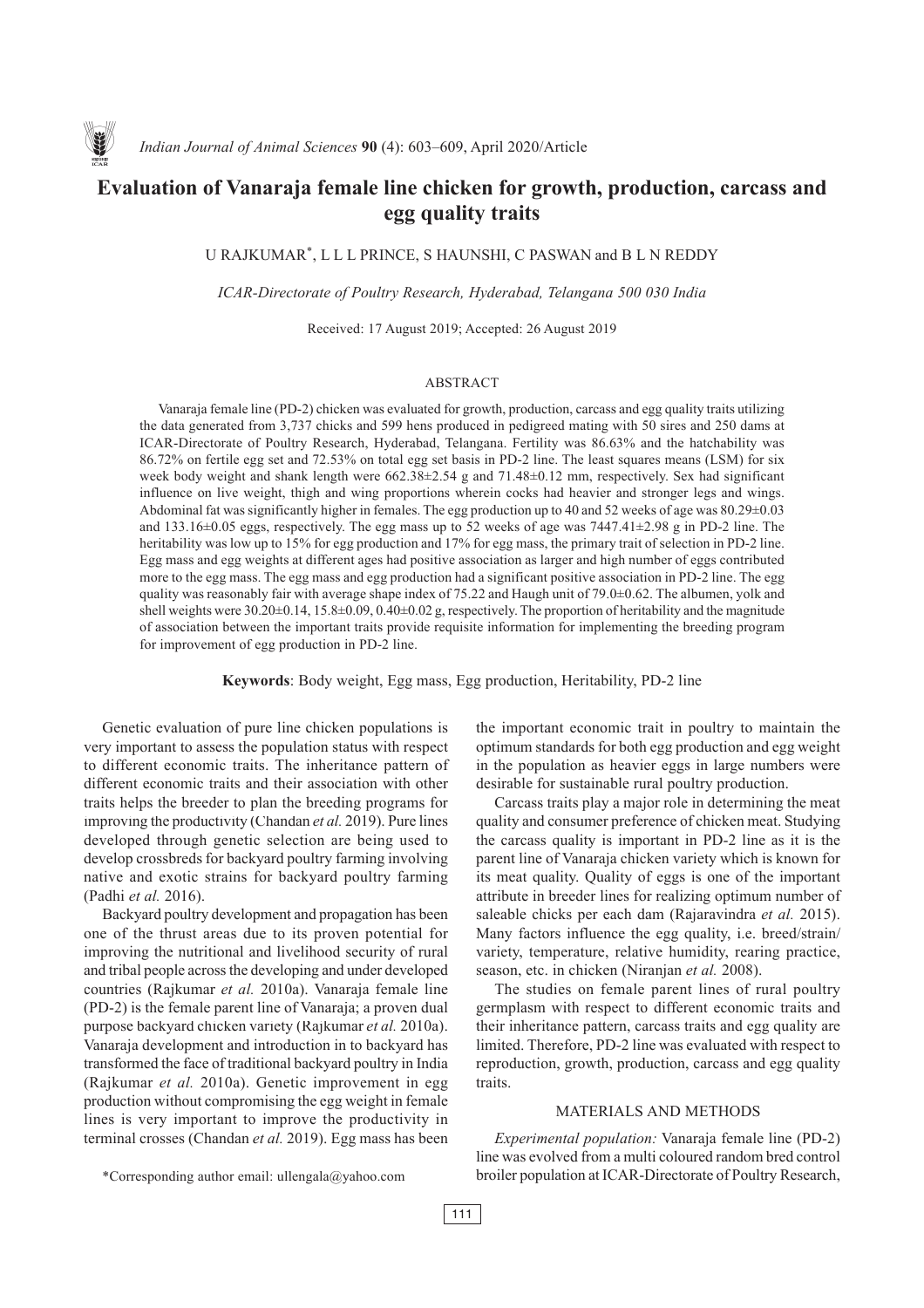Hyderabad. The birds had multi coloured plumage with single comb predominantly. Birds lay brown coloured eggs. The PD-2 line was under selection for higher 52 week egg mass (EM52) for the last four generations, earlier the selection criterion was higher egg production up to 52 (EP52) weeks of age.

*Rearing and management practices:* The chicks were wing banded on day one and reared in a deep litter system of management, with a decreasing temperature schedule from 33°C during first week to 23°C at the end of fifth week in an open-sided house under standard management practices. The chicks were fed *ad-lib.* with broiler starter (2,900 Kcal ME and 22% CP) diet based on maize–soybean meal up to 6 weeks of age. The birds were maintained on a broiler grower ration (2,800 Kcal ME and 18% CP) upto 16 weeks of age and on broiler breeder ration (2,700 Kcal ME, 16.50% CP and Calcium 3.5% ) up to the end of the 52 weeks of age on feed restriction schedule. The chicks were vaccinated against Marek's disease (1<sup>st</sup> day), Newcastle disease (ND) Lasota ( $7<sup>th</sup>$  and  $30<sup>th</sup>$  day), infectious bursal disease ( $14<sup>th</sup>$  and  $26<sup>th</sup>$  day), fowl pox ( $6<sup>th</sup>$  week), ND  $R_2B$  (9<sup>th</sup> week), infectious bronchitis (IB) and ND inactivated (18th week).

*Traits measured:* The data collected on 3,737 chicks for juvenile and 599 hens for production traits produced in a pedigreed mating with 50 sires and 250 dams in four hatches during S-15 generation were utilized in the present study. Juvenile growth traits such as body weight (day old, 2, 4 and 6 weeks); shank length (4 and 6 weeks); adult body weight (20, 40 and 52 weeks); production traits like age at sexual maturity (ASM), egg weight (24, 28, 32, 36, 40 and 52 weeks), egg production (40 and 52 weeks) and egg mass (52 weeks) were studied.

Birds (40), 20 from each sex were selected randomly and sacrificed by cervical dislocation for evaluating the carcass traits on 14 weeks of age. The carcass traits such as dressed weight, primal cuts (legs, wings, breast and back); giblets (gizzard, liver and heart) and other traits (feather and abdominal fat) were recorded and expressed as percentage of live weight. The data were analyzed after *arc-sine* transformation of percentage values to study the effect of sex.

Eggs (467) collected from 142 hens of first hatch at 40 weeks of age were utilized for estimation of various external and internal egg quality traits. The external characters like egg weight, length and width were measured. Thereafter the eggs were broken and the internal traits like albumen weight; yolk weights were recorded using standard procedure. Egg weight, Haugh unit, albumen height and yolk colour were measured using egg quality tester (EMT 5200, Japan).

*Statistical analysis:* The data were analyzed using least squares technique (Harvey 1990) with a computer package and the hatch corrected data were utilized for estimating the genetic parameters. The hatch corrected data were utilized for estimating the genetic parametres by variance component analysis (King and Henderson 1954). Genetic and phenotypic correlations were estimated from variance –covariance component analysis (Becker 1975). The

slaughter and egg quality traits were analyzed using the standard statistical methods (Snedecor and Cochran 1994).

## RESULTS AND DISCUSSION

*Reproductive parameters:* The fertility was 86.63% during the S-15 generation. The hatchability was 86.72% on fertile egg set and 72.53% on total egg set basis. The fertility and hatchability were reasonably good in PD-2 line. These productive traits, viz. fertility and hatchability determine the reproductive efficiency of the line. Similar findings were observed in Dahlem Red chicken for both fertility and hatchability (Rajkumar *et al.* 2015). The fertility and hatchability observed in the present study were comparable to the findings of 86.96% fertility and 70.74% hatchability on fertile egg set in *Aseel* (Haunshi *et al.* 2012), while lower fertility (67.18%) and hatchability on total egg set (44.71%) was recorded in wild *Aseel* chickens (Rajkumar *et al.* 2017). Malago and Baitilwake (2009) observed higher fertility (91.1–94.5%) in local, Rhode Island Red and crossbreds from Tanzania than the present findings, however the hatchability was lower compared to the present study. The variations in the fertility and hatchability observed in different studies might be attributable to the breed, nutrition and environment conditions prevailed during the experiment (Rajkumar *et al.* 2015). Generally, fertility is influenced by genetic, physiological, environmental factors, egg production rate, nutritional status, lighting, sperm quality and age of hen (Faruque *et al.* 2013).

*Juvenile traits:* The least squares means (LSMs) for juvenile body weights, shank length and heritability estimates are presented in Table 1. Growth during early part of the life plays a very important role in realizing the optimum productivity from the birds. Hence, proper balanced ration with optimum protein and energy was essential during the juvenile phase for ideal growth which will also continue during growing and laying phases of chick's life. The body weights were comparable to the findings of Rajkumar *et al.* (2016a) in PD-1 chicken, in a three way cross (Rajkumar *et al.* 2019) and higher in two way crosses developed for rural poultry farming (Rajkumar

Table 1. Least squares means of body weight, shank length and their heritability estimates in PD-2 line

|                  | LSM                    | $h^2$ <sub>c</sub> | $h_{\rm D}^2$   | $h^2$ <sub>S+D</sub> |
|------------------|------------------------|--------------------|-----------------|----------------------|
|                  | <i>Body weight</i> (g) |                    |                 |                      |
| 0 <sub>day</sub> | $37.07 \pm 0.07$       | $0.04 \pm 0.02$    | $0.11 \pm 0.05$ | $0.05 \pm 0.05$      |
| 2 wks            | $147.13 \pm 0.61$      | $0.16 \pm 0.05$    | $0.13 \pm 0.03$ | $0.15 \pm 0.12$      |
| 4 wks            | $334.67 \pm 1.44$      | $0.17 \pm 0.05$    | $0.12 \pm 0.04$ | $0.14\pm0.03$        |
| 6 wks            | $662.38\pm2.54$        | $0.36\pm0.10$      | $0.09 \pm 0.05$ | $0.23 \pm 0.05$      |
|                  | Shank length (mm)      |                    |                 |                      |
| 4 wks            | $54.18 \pm 0.11$       | $0.11 \pm 0.04$    | $0.12\pm0.03$   | $0.12 \pm 0.04$      |
| 6 wks            | $71.48 \pm 0.12$       | $0.27 \pm 0.03$    | $0.11 \pm 0.02$ | $0.20 \pm 0.04$      |
|                  |                        |                    |                 |                      |

LSM, Least squares mean; wks, weeks;  $h<sup>2</sup>S$ , Heritability due to sire components;  $h^2D$ , Heritability due to dam components; h<sup>2</sup>S+D, Heritability due to sire and dam components.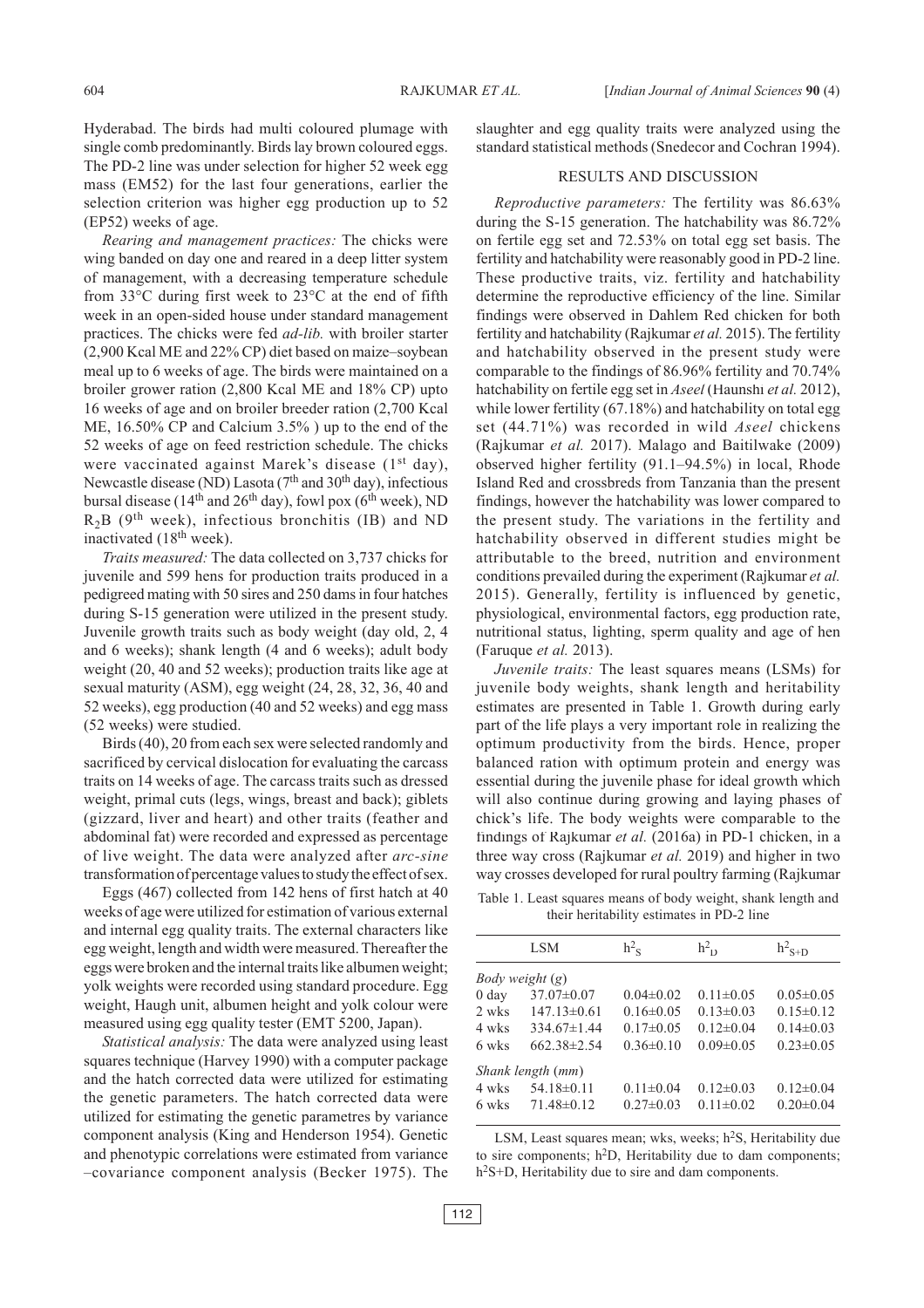*et al.* 2018). The juvenile body weights in the present study were higher than the findings of the Jha *et al.* (2013) in Dahlem Red and its crosses with desi chicken which might be due to the presence of broiler inheritance in the PD-2 line. The reasonably higher body weights in PD-2 line was well justified as it was evolved from a fast growing coloured broiler population over the last 20 years.

The heritability estimates from sire and dam components of variance were moderate (Table 1) for both body weights and shank length. The sire component  $h^2$  for body weights gradually increased from day old to six weeks of age indicating the presence of additive effects which were increasing with age. The dam component  $h^2$  gradually decreased due to reduction of maternal effects as age advances. Similar trend was observed in shank length for sire components  $h^2$ . The body weight and shank length traits have reasonable additive variance indicating scope for improvement though these were not primary traits, but important for optimum growth and production during growing and laying phases. The findings of  $h<sup>2</sup>$  estimates were in agreement with the previous reports of moderate h2 estimates for juvenile growth traits (Rajkumar *et al.* 2016a). Higher  $h^2$  estimates than the present studies were reported by many authors for juvenile traits in chicken (Rajkumar *et al.* 2010b, 2012; Reddy *et al.* 2008). The growth traits are considered to be highly heritable traits with high variability which was also true in the present study also with moderate to high heritability estimates.

The correlation coefficients (genetic and phenotypic) between body weights and shank length were high in magnitude with significant positive association except with day old body weight (Table 2). The positive significant association between body weight and shank length in chicken was common as both are positively and highly correlated traits which will help the breeder to improve both the traits employing selection on either of the traits (Rajkumar *et al.* 2011, 2012). The body weight and shank length were not primary traits in PD-2 line, but definitely optimum growth rate during juvenile stage was essential for better growth and productivity during the laying stage.

*Carcass traits:* Carcass parameters expressed as proportion of live weight are presented in Table 3. Live

Table 2. Genetic (above the diagonal) and phonotypic (below) correlation coefficients for juvenile traits in PD-2 line

|                 | BW <sub>0</sub> | BW <sub>2</sub> | SL <sub>4</sub> | BW4     | SL6     | BW <sub>6</sub> |
|-----------------|-----------------|-----------------|-----------------|---------|---------|-----------------|
| BW <sub>0</sub> | *               | 0.56            | 0.39            | 0.43    | 0.42    | 0.37            |
| BW <sub>2</sub> | 0.16            | *               | $0.77*$         | $0.72*$ | $0.70*$ | $0.68*$         |
| SL <sub>4</sub> | 0.10            | 0.59            | *               | $0.93*$ | $0.91*$ | $0.93*$         |
| BW4             | 0.14            | 0.54            | 0.69            | *       | $0.92*$ | $0.99*$         |
| SL <sub>6</sub> | 0.15            | 0.47            | 0.59            | 0.78    | *       | $0.98*$         |
| BW <sub>6</sub> | 0.15            | 0.46            | 0.55            | 0.76    | 0.80    | *               |

\*Significant P≤0.05. BW0, Day old body weight; BW2, Body weight at 2 weeks of age; BW4, Body weight at 4 weeks of age; BW6, Body weight at 6 weeks of age; SL4, Shank length at 4 weeks of age; SL6, Shank length at 6 weeks of age.

Table 3. Slaughter parameters in PD-2 chicken expressed as percentage (%) of live weight at 14 weeks of age

| Trait                       | Male               | Female             | <b>SEM</b> | P    |
|-----------------------------|--------------------|--------------------|------------|------|
| n                           | 20                 | 20                 |            |      |
| Live weight (g)             | $1,497.15^a$       | $1,271.75^b$       | 31.73      | 0.01 |
| Carcass weight (g)          | 1,101.82           | 931.61             | 34.93      |      |
| Dressing Percentage $(\% )$ | 73.56              | 73.22              | 0.34       | 0.62 |
| Breast                      | 16.13              | 16.75              | 0.24       | 0.22 |
| Thigh                       | 22.31 <sup>a</sup> | 20.39 <sup>b</sup> | 0.24       | 0.01 |
| Wing                        | 10.39 <sup>a</sup> | 9.69 <sup>b</sup>  | 0.12       | 0.03 |
| Back                        | 14.42              | 14.57              | 0.24       | 0.05 |
| Neck                        | 5.40               | 5.23               | 0.13       | 0.49 |
| Heart                       | 0.37               | 0.43               | 0.02       | 3.47 |
| Liver                       | 2.07 <sup>b</sup>  | $2.45^{\rm a}$     | 0.06       | 0.01 |
| Gizzard                     | $2.15^{b}$         | $2.45^{\rm a}$     | 0.05       | 0.02 |
| Abdominal fat               | $0.05^{b}$         | 0.82 <sup>a</sup>  | 0.12       | 0.01 |
| Bursa                       | 0.06 <sup>b</sup>  | 0.13 <sup>a</sup>  | 0.01       | 0.01 |
| Spleen                      | 0.14 <sup>b</sup>  | 0.22 <sup>a</sup>  | 0.01       | 0.02 |
| Feather                     | 9.84               | 11.12              | 0.60       |      |
| Blood                       | 3.82               | 3.46               | 0.30       |      |
|                             |                    |                    |            |      |

weight was significantly (P≤0.05) higher in males indicating the sexual dimorphism in chicken. Carcass weight, dressing percentage (DP) and breast muscle did not show any significant differences between the sexes. The present findings were comparable to estimates of DP (73–74%) in naked neck broilers and higher (69–71%) than that of normal broilers (Rajkumar *et al.* 2011). Sex had significant (P≤0.05) influence on thigh and wing proportions wherein cocks had heavier and stronger legs and wings. Liver and gizzard proportions were significantly higher in females while heart had no significant variation between sexes. Abdominal fat was significantly (P≤0.05) higher in females. Immune organs weight was significantly (P≤0.05) higher in females. Offals like feather and blood were statistically similar in both the sexes. Rajkumar *et al.* (2010c) reported lower DP and leg proportion than the present findings in PD-2, while similar proportion for breast meat in naked neck chicken. The present findings were in accordance with the reports of Rajkumar *et al.* (2016b) in Aseel chicken for primal cuts and other byproducts except for DP which was higher in PD-2 line. Higher proportion for breast, legs, wings, giblets were reported in crossbred chicken developed for backyard poultry than the present study (Padhi and Chatterjee 2013) which might be due to the heterosis effect of genotypes involved in the crosses. The abdominal fat was significantly lower (Table 3) in PD-2 chickens similar to the findings of Haunshi *et al.* (2013) and Rajkumar *et al.* (2016b) in Aseel. The lower abdominal fat in PD-2 was desirable as it might reduce the fat deposition in terminal cross Vanaraja. The variations in the proportion of different carcass traits might be attributable to the breed, type of bird, sex, feeding, season etc. which was true in the present study also.

*Adult body weights:* The LSMs for adult body weight at 20, 40 and 52 weeks of age are presented in Table 4. The body weight at 20 weeks of age was within the standard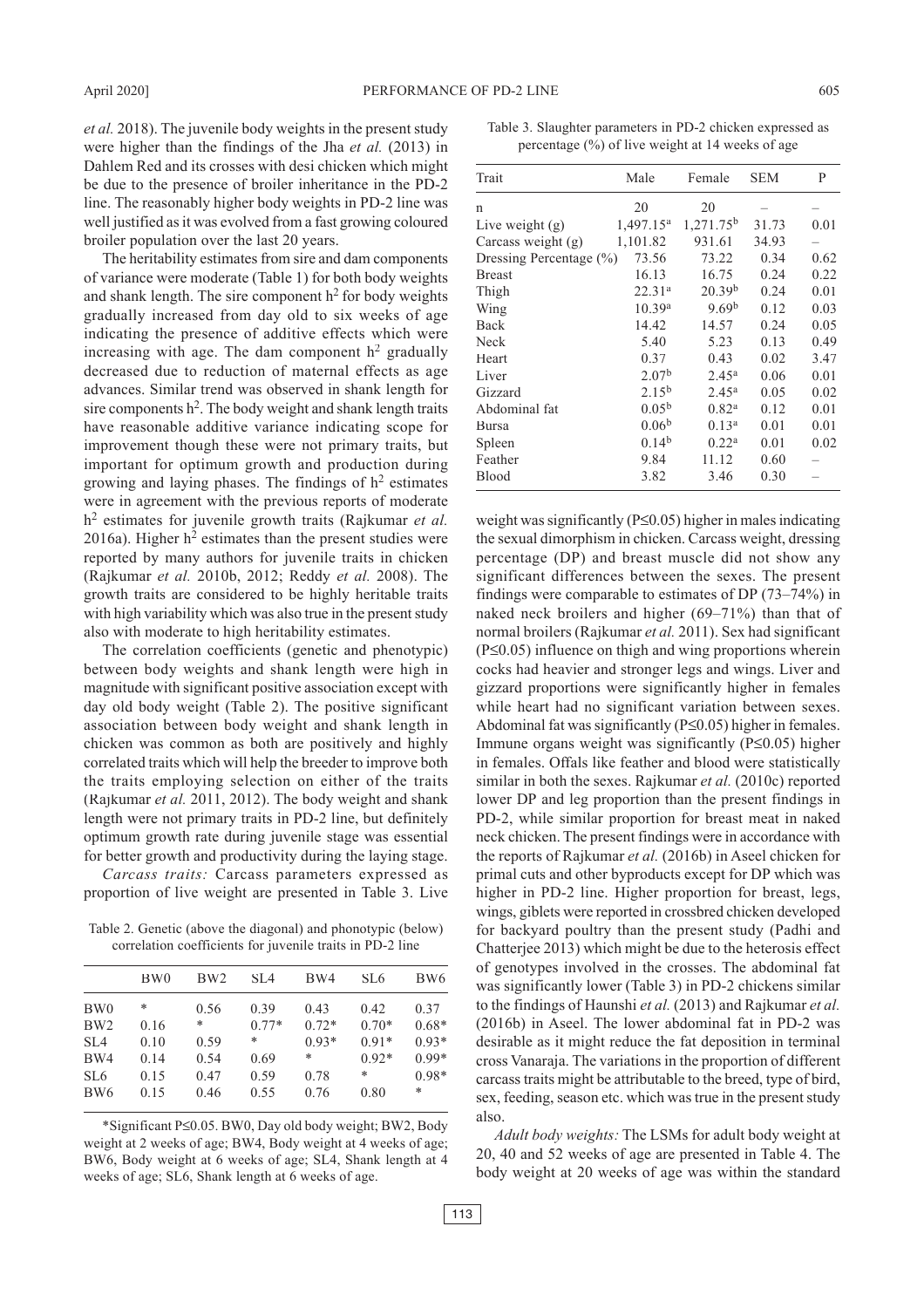Table 4. Least square means of growth and production traits and their heritability estimates in PD-2 line

| <b>Traits</b>          | <b>LSMs</b>               | Heritability       |                    |                 |  |  |  |
|------------------------|---------------------------|--------------------|--------------------|-----------------|--|--|--|
|                        |                           | $h^2$ <sub>S</sub> | $h^2$ <sub>D</sub> | $h^2(s+D)$      |  |  |  |
|                        | ASM (d) $157.01 \pm 0.01$ | $0.29 \pm 0.14$    | $0.46 \pm 0.18$    | $0.37 \pm 0.12$ |  |  |  |
| <i>Body weight (g)</i> |                           |                    |                    |                 |  |  |  |
| <b>BW20</b>            | 2164.78±0.34              | $0.39 \pm 0.17$    | $0.55 \pm 0.19$    | $0.47 \pm 0.13$ |  |  |  |
| <b>BW40</b>            | $2550.83\pm0.42$          | $0.45 \pm 0.20$    | $0.32 \pm 0.15$    | $0.39 \pm 0.20$ |  |  |  |
| <b>BW52</b>            | $2842.34\pm 0.54$         |                    | $0.34 \pm 0.14$    |                 |  |  |  |
| Egg weight (g)         |                           |                    |                    |                 |  |  |  |
| EW24                   | $42.95 \pm 0.006$         | $0.43 \pm 0.15$    | $0.32 \pm 0.19$    | $0.36 \pm 0.12$ |  |  |  |
| <b>EW28</b>            | $47.51 \pm 0.004$         | $0.39 \pm 0.16$    | $0.39 \pm 0.15$    | $0.39\pm0.16$   |  |  |  |
| EW32                   | 48.44±0.005               | $0.36 \pm 0.15$    | $0.35 \pm 0.18$    | $0.36 \pm 0.17$ |  |  |  |
| EW36                   | $50.23 \pm 0.004$         | $0.33 \pm 0.14$    | $0.27 \pm 0.17$    | $0.30\pm0.15$   |  |  |  |
| EW40                   | $52.64\pm0.005$           | $0.36 \pm 0.17$    | $0.36 \pm 0.17$    | $0.36 \pm 0.17$ |  |  |  |
| EW52                   | $56.00 \pm 0.006$         | $0.54 \pm 0.19$    | $0.45 \pm 0.17$    | $0.49 \pm 0.16$ |  |  |  |
| Egg production (no.)   |                           |                    |                    |                 |  |  |  |
| EP40                   | $80.29 \pm 0.03$          | $0.10 \pm 0.13$    | $0.19 \pm 0.14$    | $0.15 \pm 0.12$ |  |  |  |
| <b>EP52</b>            | $133.16\pm0.05$           | $0.05 \pm 0.11$    | $0.18 \pm 0.16$    | $0.10\pm0.10$   |  |  |  |
| EM52                   | 7447.41±2.98              | $0.22 \pm 0.11$    | $0.16 \pm 0.15$    | $0.17 \pm 0.09$ |  |  |  |
|                        |                           |                    |                    |                 |  |  |  |

LSMs, Least squares means; ASM, Age at sexual maturity; BW20, Body weight at 20 weeks of age; BW40, Body weight at 40 weeks of age; BW52, Body weight at 52 weeks of age; EW24, Egg weight at 24 weeks of age; EW28, Egg weight at 28 weeks of age; EW32, Egg weight at 32 weeks of age; EW40, Egg weight at 40 weeks of age; EW52, Egg weight at 52 weeks of age; EP40, Egg production at 40 weeks of age; EP52, Egg production at 52 weeks of age; EM52, Egg mass at 52 weeks of age.

range (2,000 to 2,200 g) for a broiler based rural breeder female line for optimum production during the laying cycle. The optimum body weight at laying was important for onset of egg production and also to realize the higher number of eggs from a breeder hen. The body weight at laying was maintained by following the feed restriction from 6 weeks onwards in PD-2 line. The dietary nutrient should be optimum to maintain the metabolism, growth and production at different phases. The adult body weights in the present study were higher than that of a two way cross (Rajkumar *et al.* 2019); three way cross (Rajkumar *et al.* 2018); Dahlem Red chicken ( Jha *et al.* 2013). The h<sup>2</sup> estimates of body weights at 20 and 40 weeks were high which was justified by the high heritable nature of the traits irrespective of the age. Moderate to high  $h<sup>2</sup>$  estimates for body weights were recorded by Reddy *et al.* (2008), Rajkumar *et al.* (2011; 2012) in naked neck chicken.

*Production traits:* ASM has been one of the important economic traits which determine the egg number in a laying cycle. ASM  $(157\pm0.01$  days) in the present study was reasonable as the PD-2 line is a rural female line, wherein lower ASM was desirable for higher egg production. The ASM was comparable to the reports of Haunshi *et al.* (2019) in White Leghorn and Rajkumar *et al.* (2011, 2012) in naked neck chicken. Higher ASM than the present study was observed by Reddy *et al*. (2008). Chandan *et al.* (2019) in white Leghorn chicken (136.85 days) and Jha *et al.* (2013)

in Dahlem Red (143.65 days) recorded lower ASM than the present findings. The variations observed in ASM might be due to lighting schedule followed during the grower (pullets) stage of the birds, however, genetic makeup of the breed and feeding schedule also influence the ASM.

PD-2 hens laid bigger size eggs with an egg weight of 47.51 g as early as 28 weeks of age (Table 4). Better early egg weight allows the breeder to reproduce the birds at an early age in the breeders resulting in improved economics due to more number of saleable chicks. Egg weight has been one of the important parameters of selection in layers. The egg weights observed in the present study were comparable to the findings of Kumar *et al.* (2016) in Rhode Island Red and Haunshi *et al.* (2019) in White Leghorn. Jha *et al.* (2013) reported higher egg weight than the present study in Dahlem Red chicken. Lower egg weights than the present study were reported in Aseel chicken (Rajkumar *et al.* 2014) and in White Leghorn (Chandan *et al.* 2019). The variations in egg weights might be due to the type of chicken breed, body weight and feeding schedule followed during the study.

The egg production in PD-2 at 40 weeks of age was higher (80.29±0.03) than that reported in Dahlem Red (73 eggs) by Jha *et al.* (2013). Higher egg production at 40 weeks of age was reported in Rhode Island Red (95.4 eggs) by Kumar *et al.* (2016); in White Leghorn (103.92 eggs) by Chandan *et al.* (2019) and (117.9 eggs) by Haunshi *et al.* (2016) than the present findings. Higher EP 52 (156.8 to 188.8 eggs) was recorded in various White Leghorn strains (Haunshi *et al.* 2016) than the present findings (133.16 eggs) in PD-2 hens. Higher egg production was desirable in breeders for getting more number of saleable chicks per parent. The differences in egg production might be due to the genetic makeup of the lines, feeding, environment and management practices followed during the experiment period. Egg mass plays a vitol role in maintaining both egg weight and egg number. Egg mass is considered for selection when both egg weight and egg number needs to be maintained at optimum levels in the population. In PD-2 line, the egg mass was 7447±2.98 g at 52 weeks of age. Heritability enables the breeder to plan the breeding strategy for improvement of the productivity of the traits (Cilek and Tekin 2006). The ASM was highly heritable with 37% of variability expected to transfer to the offsprings. The  $h^2$  estimates of egg weights were higher in magnitude (0.36 to 0.54) from sire, dam and sire  $\&$  dam component of variance (Table 4) in PD-2 line. The higher  $h<sup>2</sup>$  for egg weights indicating the presence of additive genetic effects in addition to the maternal effects and nongenetic factors. Higher additive sire components indicate the scope for improvement of egg weights in PD-2 line. Reddy *et al*. (2008), Rajkumar *et al.* (2011), Chandan *et al.* 2019 observed comparable  $h^2$  estimates for egg weights at different ages. The egg production and egg mass were lowly heritable traits with low to moderate  $h^2$  estimates. The  $h^2$ from dam component of variance was higher indicating the presence of maternal effects in addition to the additive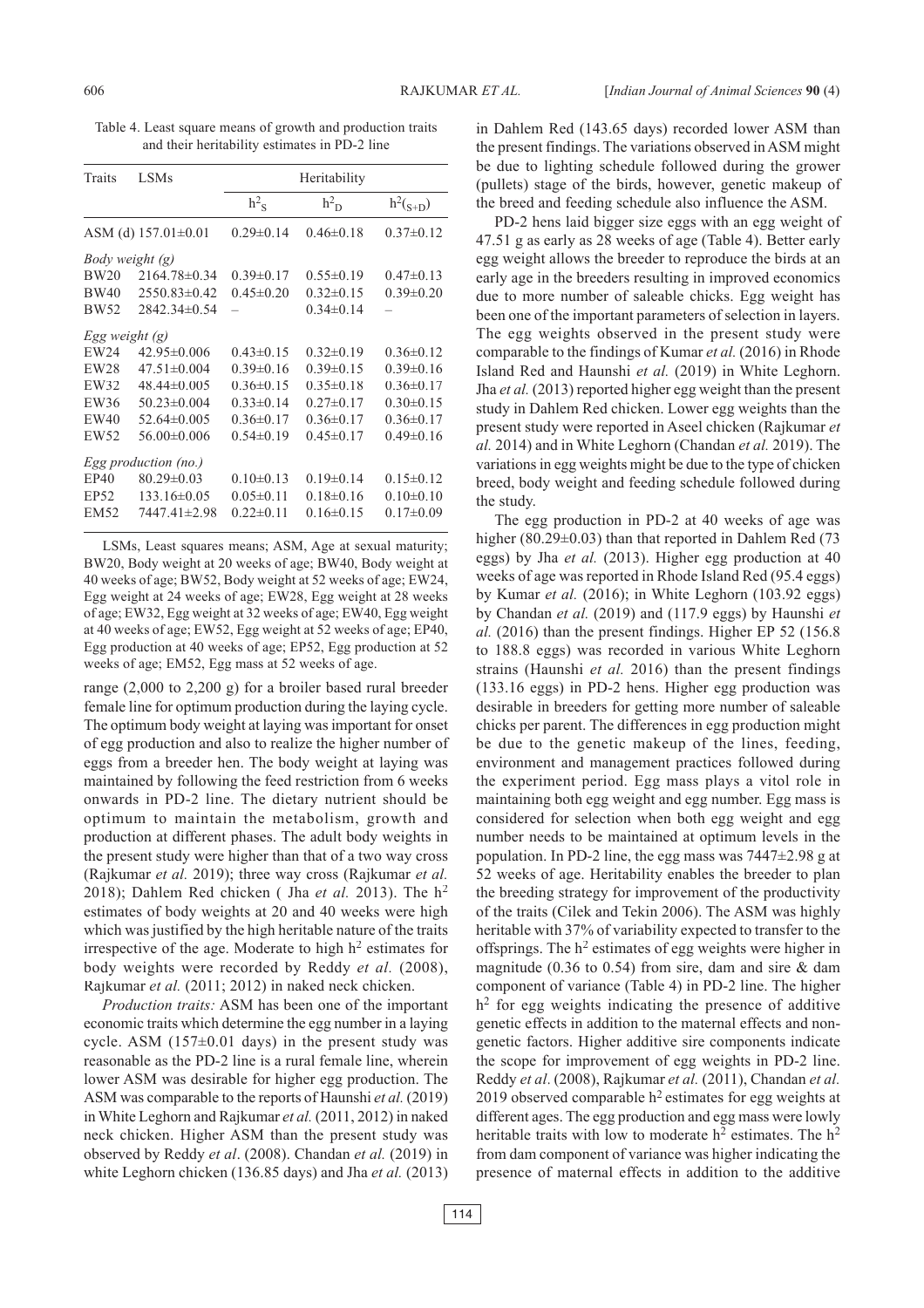effects for egg production as it was a sex limited trait. However, the additive sire effects were more for EM 52 indicating the ample scope for improvement of egg mass leading to the improvement in both egg production and egg weight. The  $h^2$  estimates observed in PD-2 line were in agreement with the findings of Niknafs *et al.* (2012) for EP 40 (0.17 $\pm$ 0.01) and EM 40 (0.16 $\pm$ 0.01) in Majandaran chicken from Iran. Varied  $h^2$  estimates ranging from low to high were documented for egg production in the literature (Jilani *et al.* 2007, Reddy *et al.* 2008, Rajkumar *et al.* 2011, Haunshi *et al.* 2016). Kumar *et al.* (2016) observed very low  $(0.061)$  estimates of  $h^2$  in RIR population. The variations in the heritability estimates might be attributed to breed, environmental effects and sampling errors during the experimentation. The non-genetic factors like environment and poor management might increase the residual variance and decrease the h<sup>2</sup> estimates (Adeyinka *et al.* 2006). Changes in heritability over time may result from activation of different genes during the production cycle like early stage production was influenced by genes related sexual maturity whereas later stage (after seven months) by the genes related to persistency of egg production (Niknafs *et al.* 2012).

Genetic and phenotypic correlations between various traits are presented in Table 5. The correlation coefficients between body weights at different ages were significantly (P≤0.05) and positively associated in PD-2 line. The correlation coefficients between body weights and egg weights were very low in magnitude contrary to the observations made by many authors (Rajkumar *et al.* 2011, 2012; Adeyinka *et al.* 2006, Reddy *et al.* 2008). The ASM and body weights at 40 and 52 weeks of age were negatively associated with low magnitude indicating that the heavier fast growing birds matured early, while ASM and BW 20 had positive association of low magnitude  $(r_{\alpha} - 0.20)$ . The ASM and egg weights had positive association with low correlation coefficients. The egg weights at different ages

had significant (P≤0.05) positive association. The egg production at 40 weeks of age was negatively associated with ASM, body weights and egg weights at different ages. The EM 52 had negative association with body weights. Egg mass and ASM had negative association as the earlymatured birds laid smaller eggs resulting in lower egg mass. Egg mass and egg weights at different ages had positive association as larger and high number of eggs contributed more to the egg mass. EP40 and EP 52 had positive association as the egg production at 40 weeks sustained till 52 weeks of age. The egg mass and egg production had a significant (P≤0.05) positive association in PD-2 line. The negative association of egg production with body weights and ASM is well established (Rajkumar *et al.* 2011, 2012; Reddy *et al.* 2008). The association between egg productions with all other traits was in agreement with the earlier studies in various chicken population (Jilani *et al.* 2007, Reddy *et al.* 2008). Highly significant positive association was observed between egg production and egg mass in the present study, which was in agreement with the reports of Niknafs *et al.* (2012) in Majandaran native chicken. The phenotypic correlations also showed similar trend with variations in the magnitude of correlation coefficients.

*Egg quality traits*: The important egg quality traits studied at 40 weeks of age are presented in Table 6. The egg weight observed was similar to the findings of Niranjan *et al.* (2008) in Vanaraja and Gramapriya chicken varieties and Haunshi *et al.* (2015) in PD-4 chicken. Lower egg weights than the present study were reported in Aseel (Haunshi *et al.* 2011, Rajkumar *et al.* 2014). Padhi *et al.* (2013) recorded higher egg weights in PD-1 chicken at 40 weeks of age. Haunshi *et al.* (2019) observed lower and higher egg weights in indigenous and White Leghorn chicken compared to the present findings. The observed variations in the egg weights in the present study might be due to the breed characteristic, body weight and feeding

Table 5. Genetic (above the diagonal) and phonotypic (below) correlation coefficients for production traits in PD–2 line

| Trait       | <b>BW20</b> | <b>BW40</b> | <b>BW52</b> | <b>ASM</b> | EW24    | EW28    | EW32     | EW36    | EW40    | EW 52   | EP40      | EP52      | EM52      |
|-------------|-------------|-------------|-------------|------------|---------|---------|----------|---------|---------|---------|-----------|-----------|-----------|
| <b>BW20</b> | *           | $0.77*$     | $0.73*$     | 0.20       | 0.17    | $-0.01$ | 0.47     | 0.12    | 0.24    | $-0.23$ | $-0.10$   | $-0.16$   | $-0.36$   |
| <b>BW40</b> | 0.55        | ∗           | $0.97**$    | $-0.41$    | 0.16    | $-0.06$ | 0.29     | 0.04    | 0.06    | 0.05    | $-0.64*$  | $-0.81**$ | $-0.96**$ |
| <b>BW52</b> | 0.50        | 0.82        | *           | $-0.39$    | 0.01    | 0.12    | 0.36     | $-0.04$ | 0.20    | 0.10    | $-0.56$   | $-0.75*$  | $-0.91*$  |
| <b>ASM</b>  | 0.11        | 0.10        | 0.12        | $*$        | 0.07    | 0.02    | 0.31     | 0.30    | 0.26    | 0.32    | $-0.88**$ | $-0.88**$ | $-0.75*$  |
| EW24        | 0.06        | 0.04        | 0.03        | $-0.08$    | *       | $0.80*$ | $0.71*$  | $0.82*$ | 0.53    | 0.64    | $-0.27$   | $-0.36$   | 0.41      |
| EW28        | 0.02        | $-0.02$     | 0.04        | 0.06       | 0.30    | *       | $0.92**$ | $0.78*$ | $0.80*$ | $0.78*$ | $-0.62$   | $-0.18$   | 0.44      |
| EW32        | $-0.04$     | 0.02        | $-0.02$     | 0.04       | 0.27    | 0.52    | *        | $0.89*$ | $0.80*$ | $0.80*$ | 0.02      | $-0.23$   | $0.79*$   |
| EW36        | 0.04        | 0.09        | 0.02        | 0.14       | 0.26    | 0.40    | 0.44     | $*$     | $0.81*$ | $0.78*$ | $-0.19$   | $-0.16$   | 0.35      |
| EW40        | 0.03        | 0.09        | 0.01        | 0.08       | 0.27    | 0.39    | 0.42     | 0.50    | $\ast$  | $0.87*$ | $-0.12$   | $-0.16$   | 0.42      |
| EW52        | 0.01        | 0.07        | 0.05        | 0.04       | 0.26    | 0.42    | 0.38     | 0.47    | 0.53    | $\ast$  | $-0.35$   | $-0.47$   | 0.15      |
| EP40        | 0.16        | $-0.22$     | $-0.14$     | $-0.45$    | 0.01    | $-0.02$ | 0.01     | $-0.11$ | $-0.09$ | $-0.10$ | *         | 0.31      | $0.97*$   |
| EP52        | 0.05        | $-0.20$     | $-0.17$     | $-0.30$    | $-0.02$ | 0.01    | 0.04     | $-0.08$ | $-0.08$ | $-0.09$ | 0.84      | $*$       | $0.79*$   |
| <b>EM52</b> | 0.18        | 0.18        | $-0.15$     | $-0.28$    | 0.07    | 0.12    | 0.14     | 0.05    | 0.04    | 0.18    | 0.81      | 0.96      | *         |
|             |             |             |             |            |         |         |          |         |         |         |           |           |           |

ASM, Age at sexual maturity; BW20, Body weight at 20 weeks of age; BW40, Body weight at 40 weeks of age; BW52, Body weight at 52 weeks of age; EW24, Egg weight at 24 weeks of age; EW28, Egg weight at 28 weeks of age; EW32, Egg weight at 32 weeks of age; EW40, Egg weight at 40 weeks of age; EW52, Egg weight at 52 weeks of age; EP40, Egg production at 40 weeks of age; EP52, Egg production at 52 weeks of age; EM52, Egg mass at 52 weeks of age.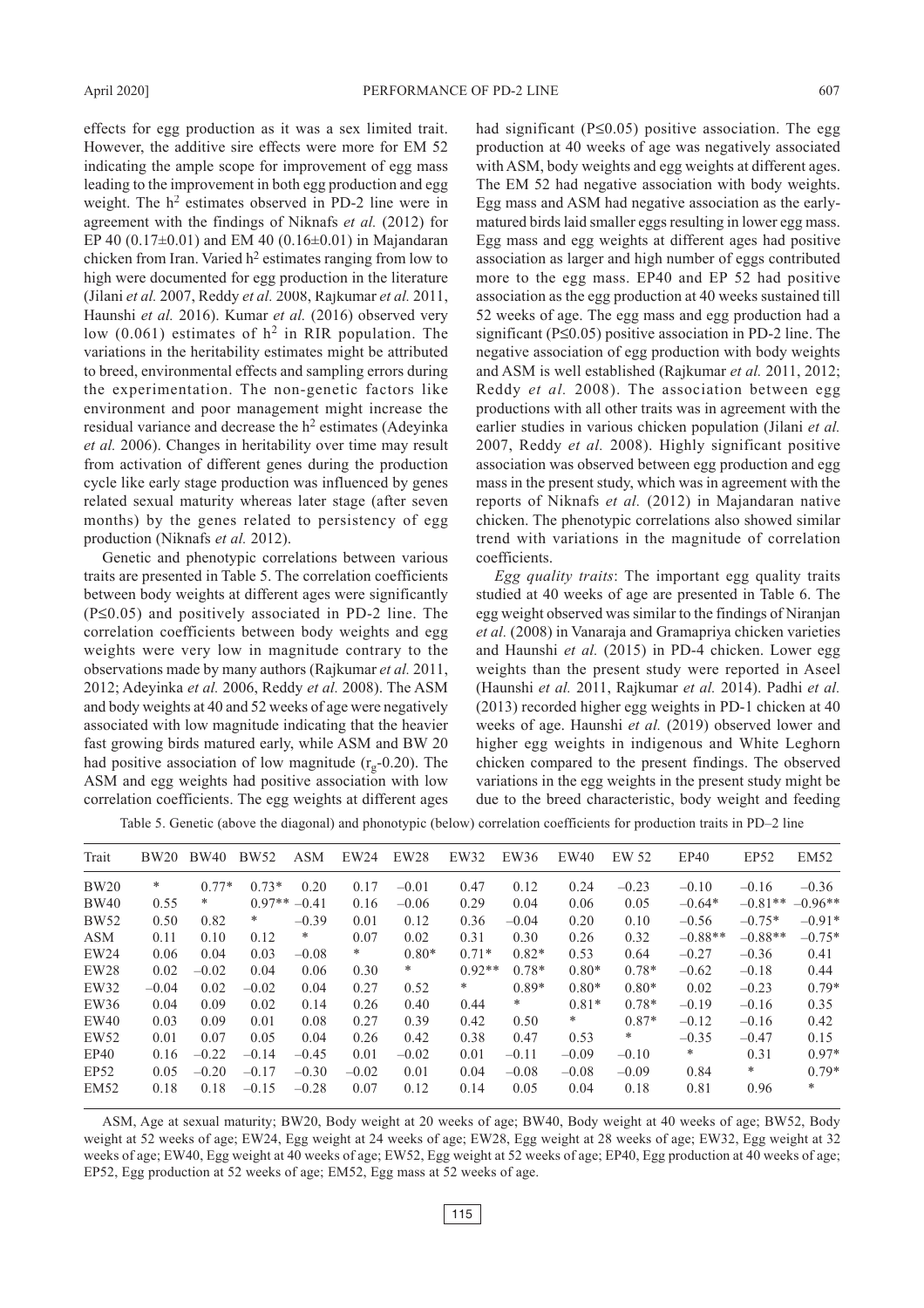| Trait                | Mean             |  |  |
|----------------------|------------------|--|--|
| Egg weight $(g)$     | $51.49 \pm 0.18$ |  |  |
| Shape index          | $75.22 \pm 0.19$ |  |  |
| Albumen weight (g)   | $30.20 \pm 0.14$ |  |  |
| Haugh unit           | $79.0 \pm 0.62$  |  |  |
| Yolk weight $(g)$    | $15.8 \pm 0.09$  |  |  |
| Yolk colour          | $7.84 \pm 0.07$  |  |  |
| Shell weight $(g)$   | $4.52 \pm 0.02$  |  |  |
| Shell thickness (mm) | $0.40 \pm 0.02$  |  |  |
|                      |                  |  |  |

regime followed during the experiment. Knowledge of egg quality was important in breeders to get optimum saleable chicks as well as to improve the egg quality traits by selection. The average shape index was 75.22 in PD-2 line. The shape index in PD-2 line was in agreement with findings in naked neck (74.65) from Nigeria (Yakubu *et al.* 2008). The shape index values reported by Haunshi *et al.* (2011) in Aseel eggs (77.36) at 40 weeks of age and Sohail *et al.* (2013) in indigenous Peshawar Aseel eggs (77.25–83.87) were higher than the present estimates. Rajkumar *et al.* (2010d) observed lower shape index (71.92) values in naked neck chicken. The higher shape index indicates more uniform shape and size of the eggs.

The albumen weight observed in the present study was comparable to the findings in rural varieties (Niranjan *et al.* 2008). Lower albumen weights (23.46 to 26.67 g) were recorded by Chatterjee *et al.* (2007) in indigenous fowls of Andaman and higher values were reported by Rajkumar *et al.* (2010d) and Padhi *et al.* (2013) than the present findings. Haugh unit is the measure of albumen quality which determines the quality of the egg. Lower Haugh unit score was reported in Aseel (75.43) by Haunshi *et al.* (2011); in naked neck (72.40) by Rajkumar *et al.* (2010b) compared to the present values. Wide range of Haugh unit values were observed in Kadaknath birds (62.58 to 90.00) from India (Parmar *et al.* 2006) and in Peshawar Aseel birds (71.93 to 84.96) from Pakistan (Sohial *et al.* 2013). Padhi *et al.* (2013) observed higher Haugh unit score in PD-1 chicken than that of present PD-2 chicken. The yolk weight in the present study was similar to that reported in Aseel at 40 weeks of age (Rajkumar *et al.* 2014). Padhi *et al.* (2013) observed higher yolk weights PD-1 chicken than the present findings. The shell thickness  $(0.40\pm0.02 \text{ mm})$  was similar to the findings (0.40) of Rajkumar *et al.* (2010d) in naked neck chicken and of Niranjan *et al.* (2008) in rural varieties at 40 weeks of age. Lower shell thickness values than the present study were observed in different chicken varieties by many authors (Nwachukwu *et al.* 2006, Parmar *et al.* 2006, Padhi *et al.* 2013). The variations in egg quality might be due to the breed, feeding and environment during the experiment period.

In conclusion, the performance of PD-2 line with respect to reproductive, juvenile, carcass, production and egg quality traits was optimum with reasonable heritability estimates for primary and other traits of economic importance. The proportion of heritability and the magnitude of association between the important traits provide requisite information for implementing the breeding program for improvement of egg production in the line.

#### REFERENCES

- Adeyinka I A, Oni O O, Nwagu B I and Adeyinka F D. 2006. Genetic parameter estimates of body weights of Naked neck broiler chickens. *International Journal of Poultry Science* **5**: 589–92.
- Becker W A. 1975. *Manual of Procedures in Quantitative Genetics*. Washington State University, Pullman, Washington.
- Chandan P, Bhattacharya T K, Rajkumar U, Prince L L L and Chatterjee R N. 2019. Estimation of genetic parameters of growth and egg production traits by animal model in IWK layer strain. *Indian Journal of Animal Research.* DOI: 10.18805/ijar.B-3638.
- Chatterjee R N, Rai R B, Kundu A, Senani S and Sundar J. 2007. Egg quality traits in indigenous breeds of chicken of Andaman. *Indian Veterinary Journal* **84**(2): 206–08.
- Cilek S and Tekin M E. 2006. Estimation of heritability and repeatability of milk yield of Brown Swiss cattle reared at Ulas state farm. *Indian Journal of Animal Sciences* **76**(8): 655– 56.
- Faruque S, Islam M S, Afrozl M A and Rahman M M. 2013. Evaluation of the performance of native chicken and estimation of heritability for body weight. *Journal of Bangladesh Academy of Sciences* **37**(1): 93–101.
- Harvey W R. 1990. User's guide for PC-2 version of LSMLMW mixed model least-squares and maximum likelihood computer.
- Haunshi S, Niranjan M, Shanmugam M, Padhi M K, Reddy M R, Sunitha R, Rajkumar U and Panda A K. 2011. Characterization of two Indian native chicken breeds for production, egg and semen quality, and welfare traits. *Poultry Science* **90**: 314– 20.
- Haunshi S, Shanmugam M, Padhi M K, Niranjan M, Rajkumar U, Reddy M R and Panda A K. 2012. Evaluation of two Indian native chicken breeds for reproduction traits and heritability of juvenile growth traits. *Tropical Animal Health and Production* **44**: 969–73.
- Haunshi S, Sunitha R, Shanmugam M, Padhi M K and Niranjan M. 2013. Carcass characteristics and chemical composition of breast and thigh muscles of native chicken breeds. *Indian Journal of Poultry Science* **48**: 219–22.
- Haunshi S, Shanmugam M, Rajkumar U, Padhi M K and Niranjan M. 2012. Characterization of Ghagusbreed vis-à-vis PD-4 birds for production, adaptability, semen and egg quality traits. *Indian Journal of Animal Sciences* **85**: 1338–42.
- Haunshi S, Padhi M K, Chatterjee R N, Bhattacharya T K and Rajaravindra K S. 2016. Genetic characterization of layer germplasm evolved by AICRP on poultry breeding. *Indian Journal of Animal Sciences* **86**: 1431–35.
- Haunshi S, Burramshetty A K, Kannaki T R and Rajkumar U. 2019. Survivability, immunity, growth and production traits in indigenous and White Leghorn breeds of chicken. *British Poultry Science* http: //doi.org/10.1080/00071668.2019. 1639139
- Jha D, Prasad S, Patel N and Baskar K. 2013. Comparative evaluation of Dahlem Red and desi cross chicken reared under intensive system of poultry management. *International Journal of Agricultural Technology* **9**(6): 1405–10.
- Jilani M H, Singh C B, Sharma R K and Brijesh S. 2007. Genetic